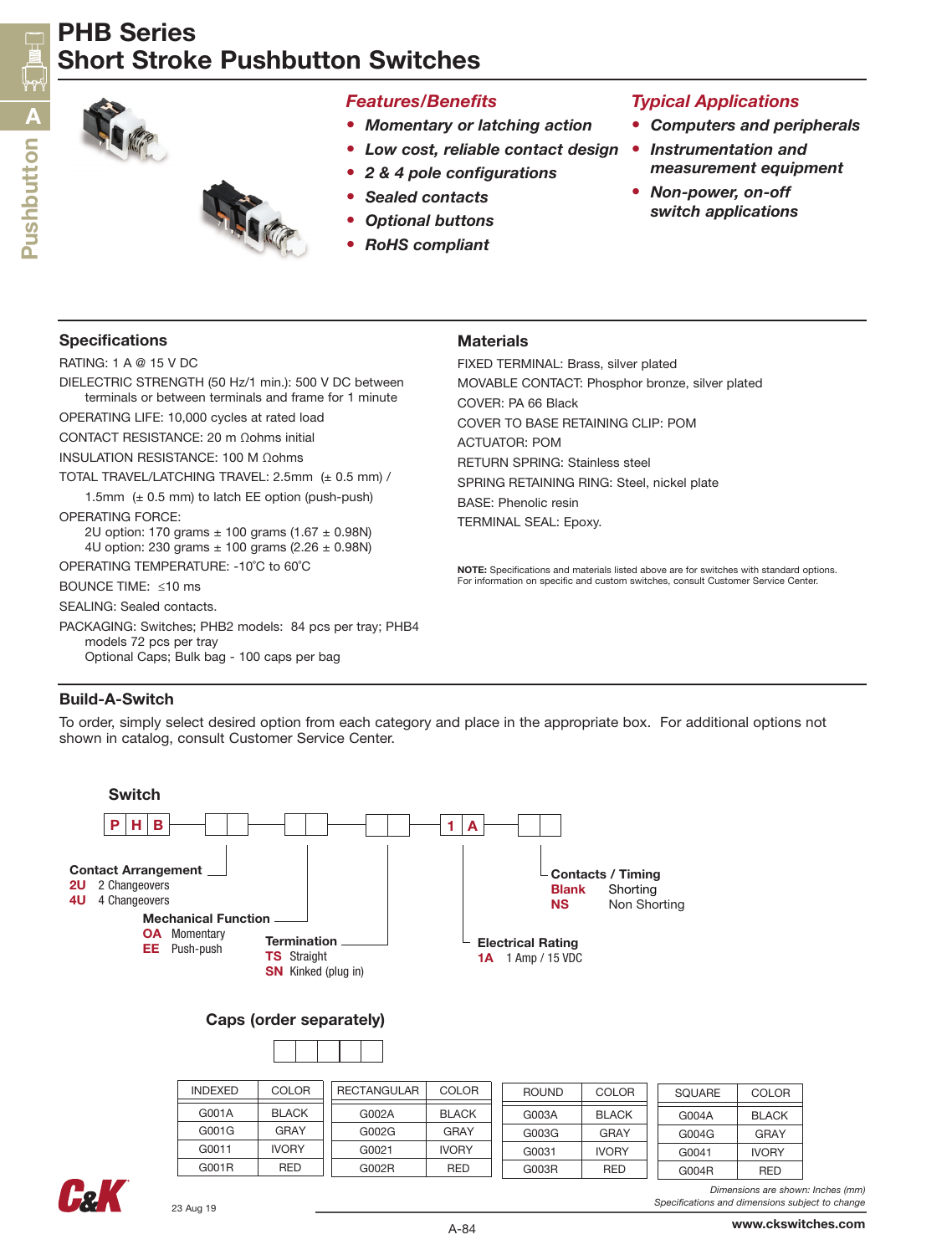## **TERMINATION**



SN KINKED (PLUG IN)



1  $O - 2$ 

1  $O - 2$ 

 $\curvearrowright$ 

| <b>POLES</b> | MODEL NO. | DIM 'A' | <b>ACTION</b>    |
|--------------|-----------|---------|------------------|
|              |           |         |                  |
|              | PHB4UEE1A | 22.5    | PUSH/PUSH        |
|              | PHB4U0A1A | 22.5    | <b>MOMENTARY</b> |
| 2            | PHB2UEE1A | 15.0    | PUSH/PUSH        |
|              | PHB2U0A1A | 15.0    | <b>MOMENTARY</b> |

**Pushbutto**

**A**

**n**





**Call** 

23 Aug 19

1  $-2$ 

 $\Omega$ 

 $0 -$ 

1  $O - 2$ 

 $\circ$ 

↷

2 POLE 4 POLE

2X

 $\Omega$ 

 $\Omega$ .

*Dimensions are shown: mm Specifications and dimensions subject to change*